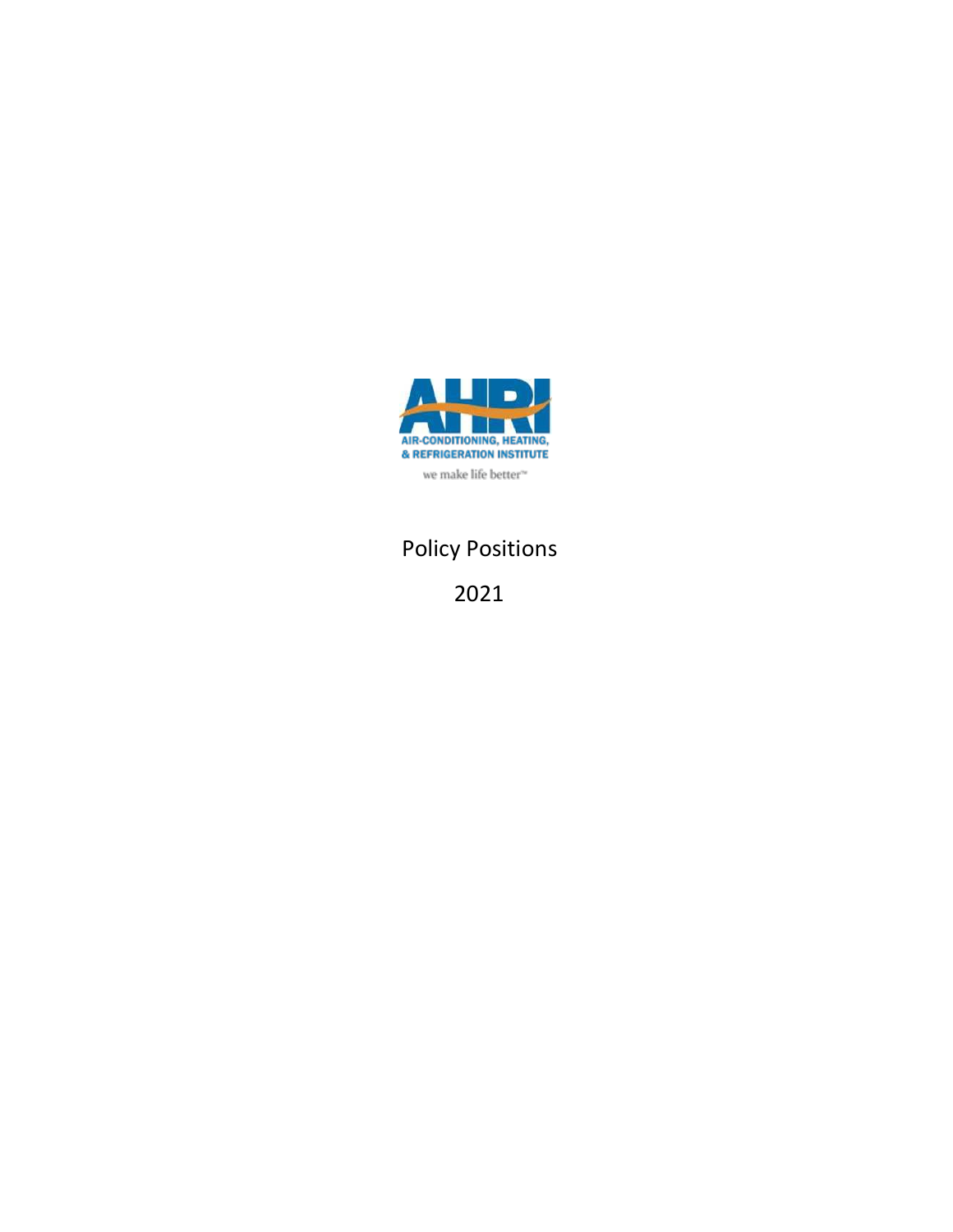# Contents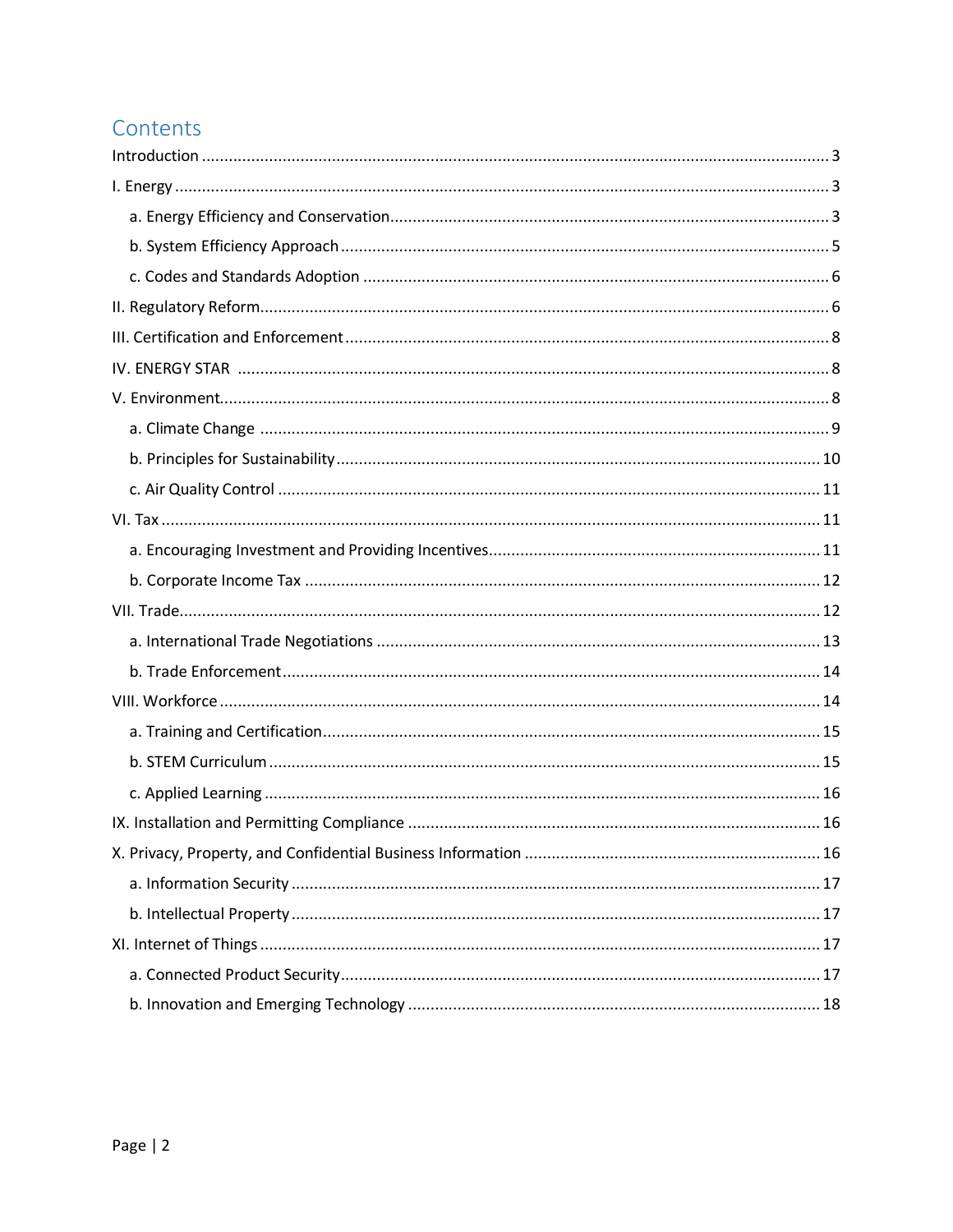## <span id="page-2-0"></span>Introduction

The Air-Conditioning, Heating, and Refrigeration Institute (AHRI) is the trade association for over 300 member companies that manufacture quality, safe, efficient, and innovative residential, commercial, and industrial air conditioning, space heating, water heating, indoor air quality, and commercial refrigeration equipment and components for sale in North America and around the world. AHRI's member companies represent more than 90 percent of the heating, ventilation, air-conditioning, refrigeration (HVACR) and water heating equipment manufactured and sold in North America.

AHRI is also the leading and recognized voice of advocacy for the HVACR and water heating industry. The statements below outline and describe AHRI's positions on many issue areas. These statements are meant to guide AHRI's advocacy efforts during the development and implementation of international, federal, and state policy that affects our industry. Additionally, these statements can serve as a reference for AHRI member companies and the public interested in AHRI's position on a particular issue. As policies and issues evolve, these statements will be updated to reflect the industry's position.

# <span id="page-2-1"></span>I. Energy

AHRI members rely on dependable, affordable energy to compete in the global marketplace. AHRI supports an "all-of-the-above" approach to energy. This strategy promotes the responsible development and use of all energy sources and recognizes the importance of energy efficiency to meeting future energy demands. Overly restrictive regulations and the implementation of policies that limit or eliminate energy sources create production increase costs for manufacturers and ultimately for the consumer. Additionally, AHRI favors policies that encourage clean, reliable energy sources that provide the power necessary for AHRI members' equipment to operate efficiently and as intended, with minimum impact to the environment, and on an affordable and consistent basis for consumers. AHRI also favors policies that promote energy storage which will make the best use of our electric grid and lower costs for consumers.

### <span id="page-2-2"></span>a. Energy Efficiency and Conservation

AHRI believes in the importance of energy efficiency, as well as the development and use of products that achieve increased energy efficiency. AHRI members are committed to producing more energy efficient products to help reduce the demand for energy, lower costs for the consumer, and decrease greenhouse gas emissions. Sensible efficiency and waste reduction measures will benefit both businesses and consumers across all sectors of the economy.

AHRI members' equipment makes homes comfortable, businesses operational, and climates habitable. Our members manufacture products that are critical in human health, preservation of food, data storage, telecommunications, pharmaceuticals, and other medical supplies and services critical to saving lives. AHRI supports policies that promote the use of energy efficient HVACR and water heating equipment, while maintaining that these policies must not place undue burdens on stakeholders involved in the development of these new technologies. Additionally, consumers that ultimately must bear the cost of purchase and installation and operation must also be protected from these undue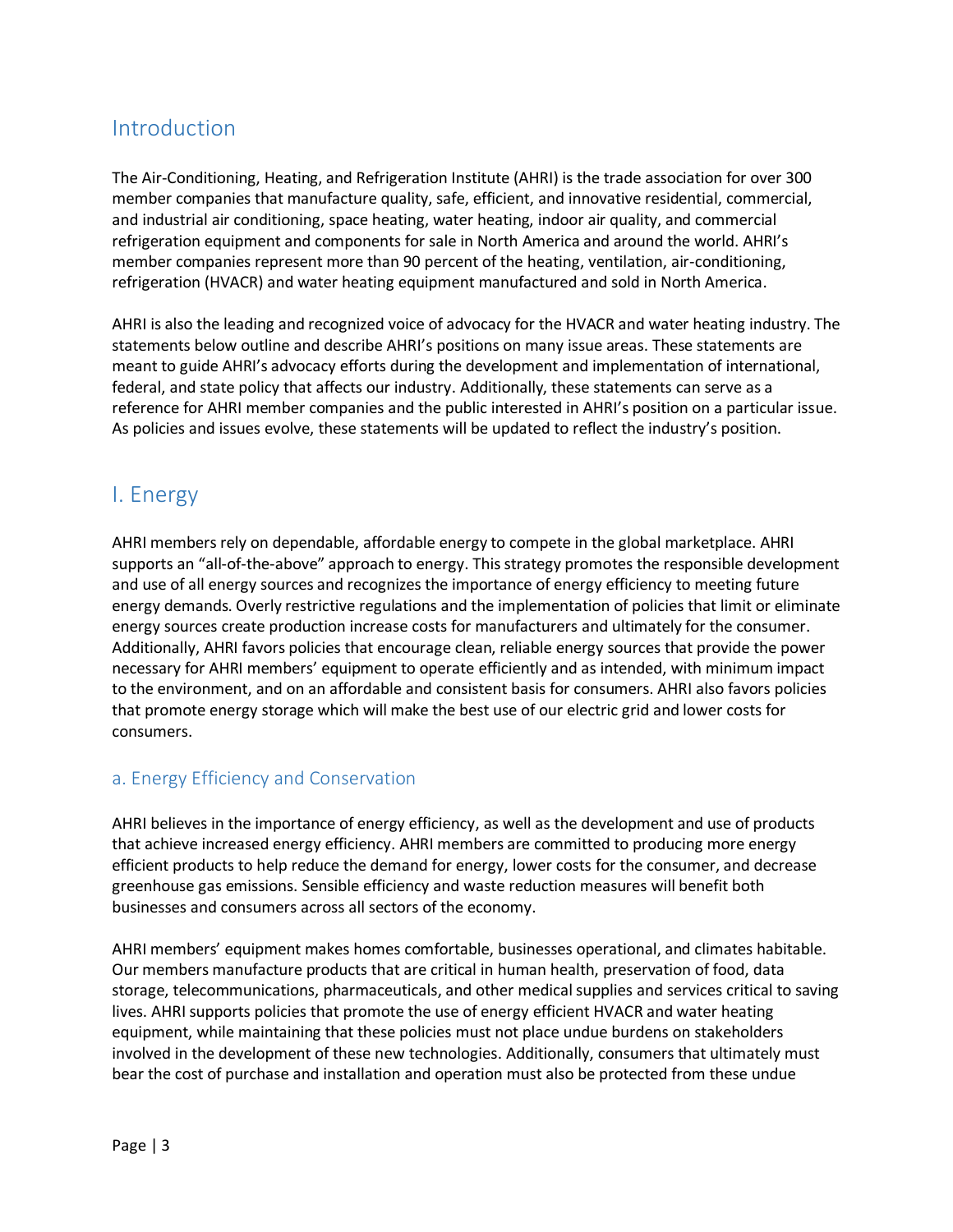burdens and not have their choice of products unfairly restricted. AHRI supports regulations based on sound economic analyses with strong federal preemption and sensible compliance mechanisms.

AHRI supports the adoption of technically feasible and defensible minimum energy performance standards (MEPS) for achieving energy efficiency. Individual countries and regions are responsible for the development and implementation of MEPS, including the assurance of stakeholder engagement. Global bodies can be helpful in providing encouragement for the development of harmonized methodologies and MEPS that could work across developing and developed countries, including the promotion of the positive benefits of MEPS implementation. In addition to an effective MEPS program there are other important building blocks of energy efficiency. These include: the selection of properly sized equipment, and properly designed buildings, and the proper installation, maintenance, and operation of that equipment by a trained workforce.<sup>1</sup>

The Energy Policy and Conservation Act (EPCA), passed in 1975, is the governing policy for energy conservation standards, and thus energy efficiency, for Department of Energy (DOE) consumer covered products and commercial covered equipment. EPCA language should reflect current technologies and economic realities, and be amended with an understanding that there are diminishing returns as efficiency nears "max tech." DOE should promulgate rules in a manner that creates certainty for manufacturers and allows them to remain globally competitive while continuing to create American jobs. While a continuous regulatory cycle, when aligned with technology improvements, can allow industry to develop more efficient products at similar costs, often it forces consumers to pay higher upfront costs for heating, cooling, and water heating equipment. This can disincentivize customers from replacing their less-efficient equipment with high efficiency new equipment, lead to the use of alternative methods of indoor climate control, which can compromise consumer comfort and safety, reduce energy savings, and in some cases, use more energy to achieve the same result.

Analyses used by DOE to determine whether minimum energy efficiency standards meet the law's required tests of economic justification, technological feasibility, and significant energy savings should be publicly available, verifiable, and empirically based. Proper analytical methods ensure rules are well conceived and constructed, which prevents placing an undue burden on both manufacturers and consumers. DOE should follow Executive Order 13563, which was designed to improve the regulatory process and regulatory review across the federal government.

EPCA and other energy conservation policies should continue to preempt the possibility of conflicting state regulations and should ensure that the regulatory process is fair and efficient for all stakeholders. AHRI supports policies that would:

> • Ensure new efficiency standards are justified by requiring regulators to analyze current standards to determine their effectiveness with respect to costs and energy savings, taking into account part load and full load efficiencies;

<sup>1</sup> According to a TEAP Task Force Report on energy efficiency, a trained workforce can improve the energy efficiency of equipment by 50% (Technical and Economic Assessment Panel Decision XXIX/10 Task Force Report on Issues Related to Energy Efficiency while Phasing Down Hydrofluorocarbons)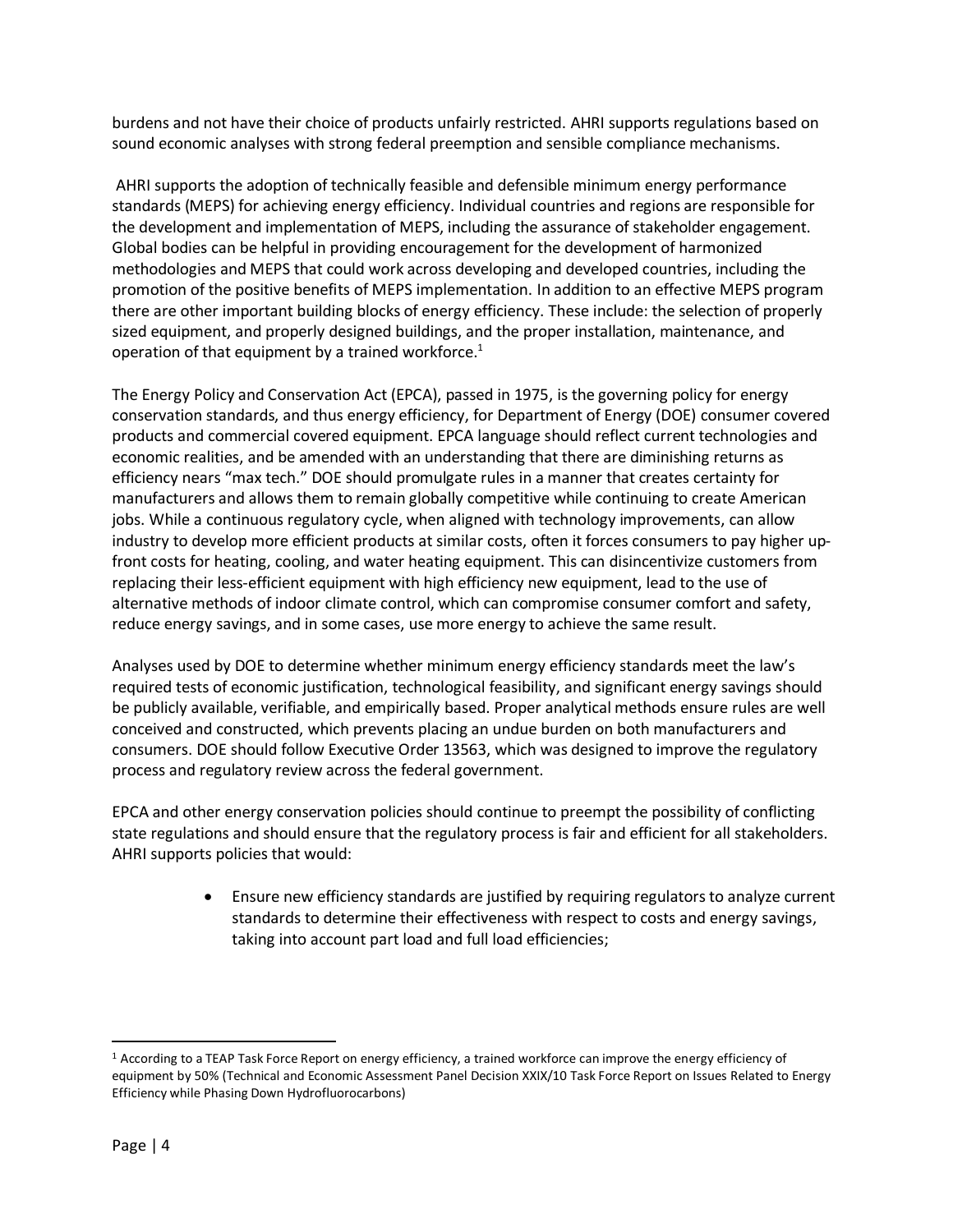- Prevent equipment from being subjected to multiple levels of efficiency standards through the promulgation of efficiency standards for the components of already covered equipment;
- Institute a more realistic standards revision schedule to allow time for manufacturers and DOE to properly evaluate the current standards in effect and to allow time for the market to adjust to new standards;
- Require regulators to use a more inclusive and transparent rulemakings process, such as utilizing negotiated rulemaking processes or early stakeholder engagement working groups, which incorporate manufacturers and other stakeholders throughout the process;
- Consider other existing measures such that all measures harmoniously encourage energy savings;
- Ensure all definitions, assumptions, analysis, data and terminology be accurate, clear, concise, and widely understood by all stakeholders;
- Require DOE to work closely with the Environmental Protection Agency to ensure efficiency rulemakings and refrigerant approvals are aligned;
- Align current DOE test procedures to reflect industry recognized and respected consensus standards and industry certification programs;
- Encourage the use of negotiated rulemakings through the Appliance Standards and Rulemaking Federal Advisory Committee (ASRAC) when appropriate;
- Require DOE to follow its own Process Rule when establishing new or revised energy conservation standards for all covered equipment, and ensure consistency in the sequencing of timelines between test procedures and efficiency standards; and
- Convene all stakeholders for the purpose of creating a new regulatory framework for federal energy efficiency rulemakings, while not impacting those currently in place or in the pipeline.

### <span id="page-4-0"></span>b. System Efficiency Approach

Manufacturers play a significant role in improving the efficiency of buildings. AHRI supports further development of market and institutional reforms that grow opportunities to expand energy efficiency in buildings.

System efficiency (as opposed to component equipment efficiency) recognizes that energy performance is dependent on how parts of the system relate to each other, not just on the efficiency of its equipment components. This is particularly true for today's HVACR and water heating installations that more frequently utilize complementary systems that enable use, recovery and storage of energy sources and efficient control methodologies that can all be integrated to improve building performance and reduce energy use. The magnitude of system efficiency savings for a single building and for the entire nation are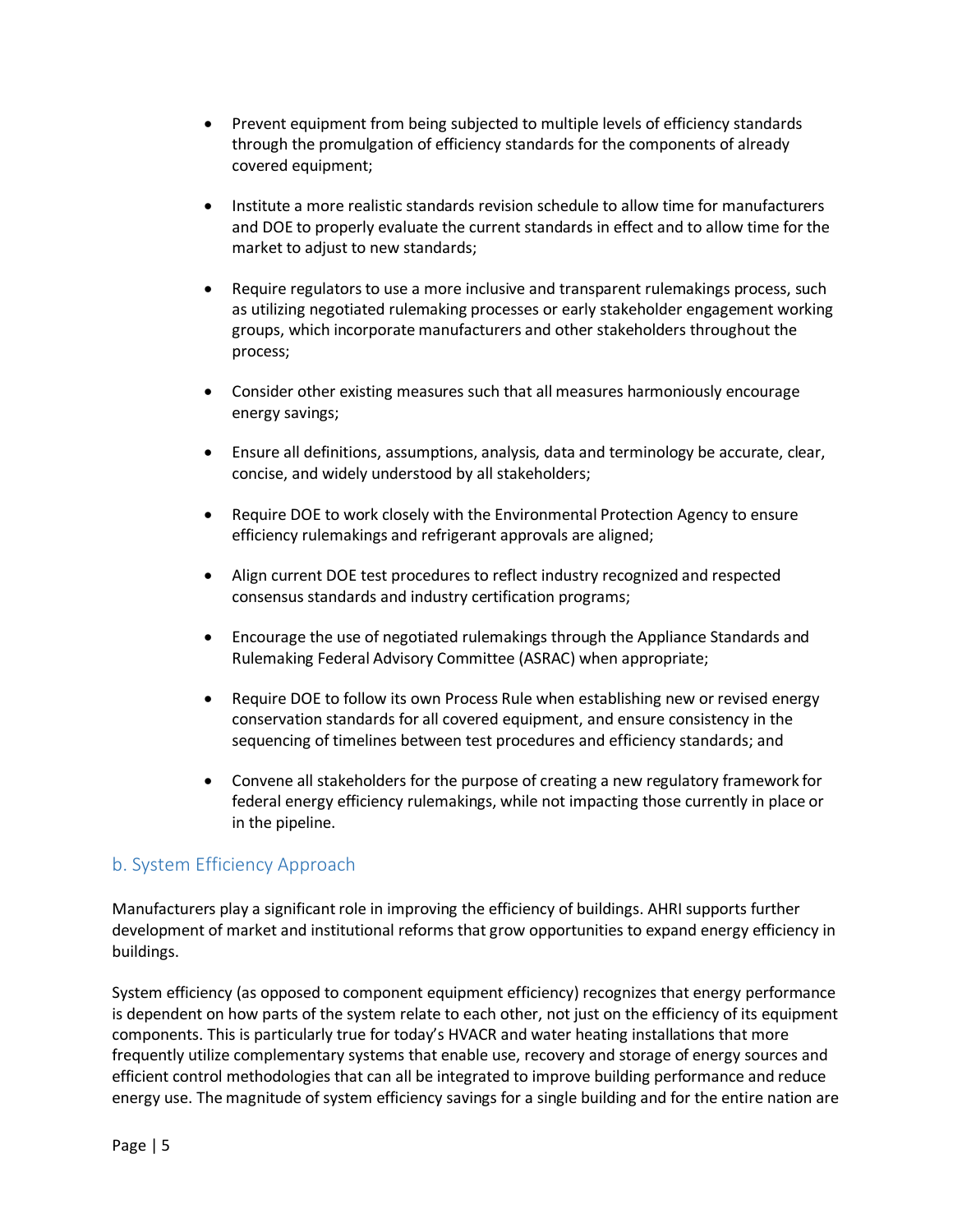not truly quantified, but the AHRI Systems Steering Committee and others have estimated that the opportunity is significantly larger than continuing the path of specific component equipment regulations.

Energy efficiency evaluation methods and government policy, where current methods are insufficient, should move toward metrics that encourage transparency in net building energy use and recognize, measure and promote integrated system efficiencies based upon sound science and favorable consumer economics. Continued funding to research all possibilities to improve system efficiency is needed in order to continually strive for maximum energy efficiency and energy security within the building sector.

### <span id="page-5-0"></span>c. Codes and Standards Adoption

Building codes have emerged as a tool to achieve reductions in the nation's energy consumption and are one of the easiest and most cost-efficient ways for states and local jurisdictions to implement energy demand-management policies and goals.

State, local, and international jurisdictions should adopt, implement, and advance industry consensus building energy codes that are consistent with federal energy conservation standards and are technologically neutral. AHRI supports federal policies that would further encourage state and local jurisdictions to adopt the latest version of ASHRAE 90.1 within two years of publication. The proper implementation and enforcement of these codes will ensure consistency for manufacturers in the marketplace and help reduce energy consumption in the built environment.

AHRI supports the traditional role of the U.S. Department of Energy in analyzing the energy efficiency effectiveness of new code measures and believes that federal energy conservation standards should preempt building codes to ensure consistency for manufacturers in the marketplace.

Building codes should allow for the use of next generation refrigerants in a safe and responsible manner that will permit the United States to be recognized as a leader in implementing the international Montreal Protocol treaty, and the Kigali Amendment on the phase-down of high global warming potential (GWP) hydrofluorocarbons (HFCs).

Agencies should defer to industry consensus safety standards where available and applicable to avoid duplicative standards and processes.

# <span id="page-5-1"></span>II. Regulatory Reform

A favorable business climate is fostered through a sensible regulatory approach. The regulatory system must use sound science to address societal needs in a way that does not impede innovation, research, development, consumer choice, and product deployment. In the regulatory process, the vital national public policy objectives of international competitiveness and technological innovation should be given priority.

In order to advocate the policies and positions of the industry, serve the general public, and protect individuals and the environment, regulatory policies should adhere to sound principles of effective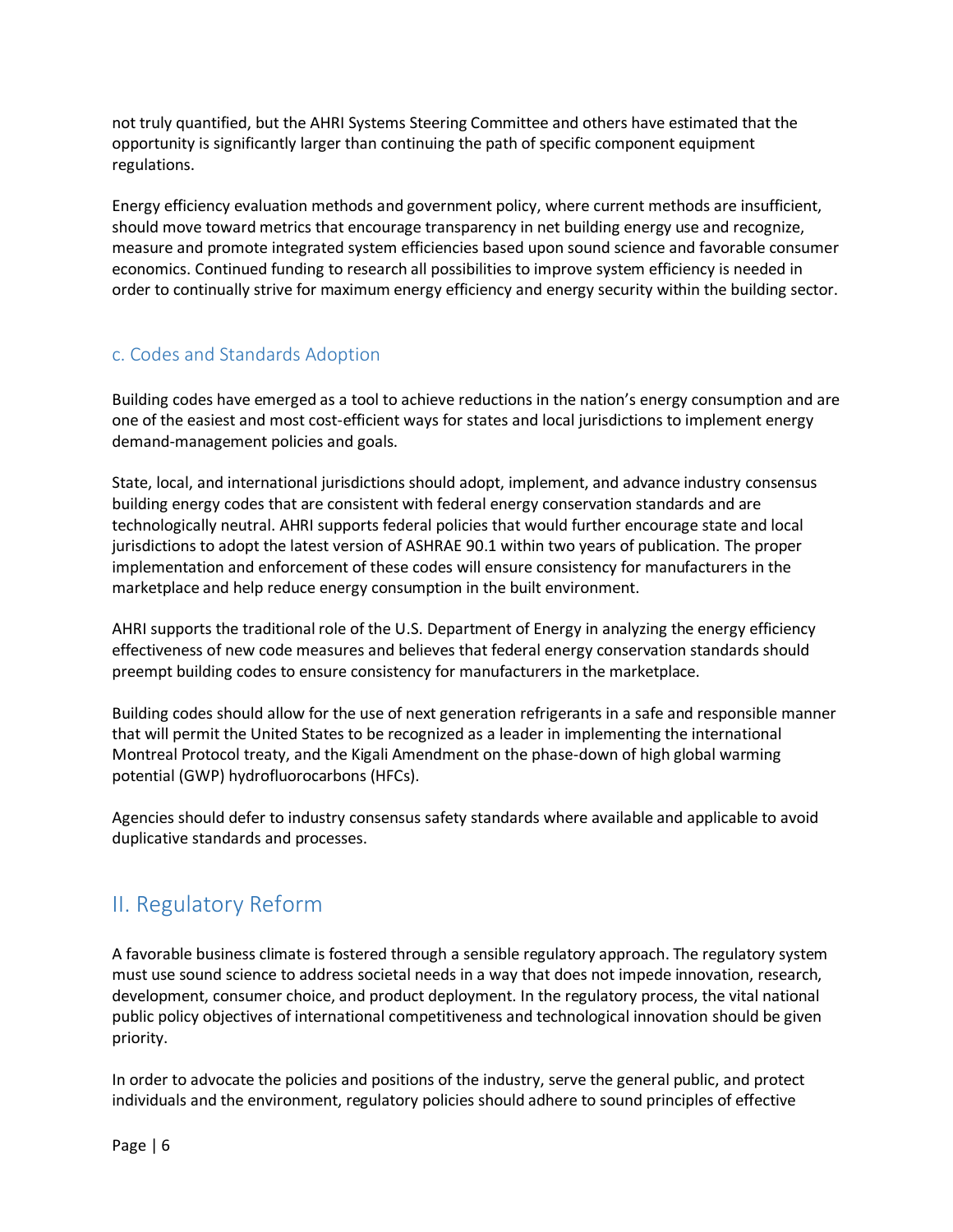regulation that are performance based, advance market driven initiatives, and adhere to sound principles of science, risk assessment, and robust cost-benefit analysis.

- Agencies should defer to stakeholder consensus standards or procedures when available and feasible rather than create unnecessary or duplicative standards or procedures.
- Executive departments should engage in regular and transparent periodic review of all their regulations to determine effectiveness, compare actual results to predicted results, and evaluate continued need for the regulations.
- Regulatory programs' success should be measured by outcomes and improvements in economic and social welfare.
- Federal agencies should focus resources on the most cost-effective and least intrusive means to achieve voluntary compliance. Compliance assistance programs, especially for small businesses, better serve the public's interest in achieving beneficial outcomes.
- Federal rulemakings should allow for flexibility in the requirements if an agency is engaged in a Negotiated Rulemaking or a Direct Final Rule.
- Agencies at all levels of government should be in regular communication with one another, as well as industry representatives, to gain a clear understanding of the cumulative regulatory burden that proposed actions may have on manufacturers.
- Industry self-regulation, by means of access to new technologies and market drivers, should be given an opportunity to develop in new areas as the first alternative to government regulation.
- Agencies should effectively implement the Information Quality Act, including having transparent, established systems for ensuring that information disseminated by an agency is of high-quality, and for dealing fairly and expeditiously with petitions for correction of such information. An unbiased peer review of scientific and technical information should be an integral part of the regulatory process.
- AHRI believes that public participation in the agency decision-making process is an essential mechanism that ensures accountability. Transparency and stakeholder input is key to the regulatory process. Public comment periods should be consistent with the complexity of the document and the amount of time the agency needed to prepare it. Public comment and agency responses to comments should be included in an online public record system. Due to the complexity of proposed rulemakings and the impacts on consumers and the HVACR and water heating industry, agencies should allow a period of at least 90 days to comment on information collection requests and other administrative actions. Proposals for data collection, reporting, or recordkeeping requirements should not duplicate existing requirements, and every effort must be made to use available information within the federal government. Information should be collected and reported in the most cost-effective manner, subject to appropriate protection for confidential business information.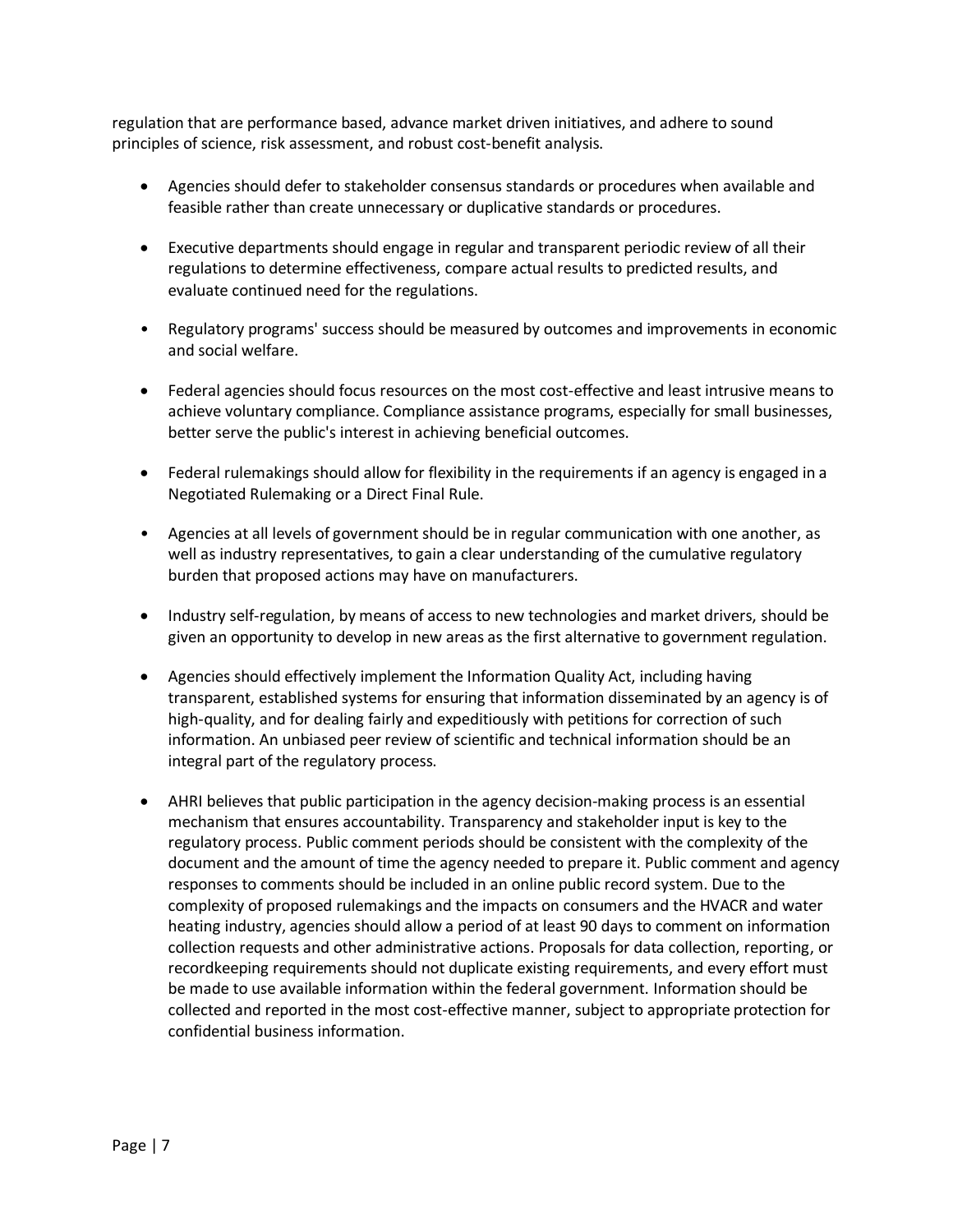# <span id="page-7-0"></span>III. Certification and Enforcement

The federal government should recognize voluntary verification and certification programs for air conditioning, furnace, boiler, heat pump, refrigeration, and water heating products as a way to demonstrate compliance with federal energy efficiency and conservation standards and the ENERGY STAR program.

Relying on industry-consensus certification and verification programs reduces duplicative efforts between the federal government and industry, encourages energy efficiency compliance, reduces regulatory burdens, and saves taxpayer dollars—all while enhancing global market surveillance.

# <span id="page-7-1"></span>IV. ENERGY STAR

The ENERGY STAR program has proven to be a successful tool in advancing the development and use of energy efficient technologies for adoption by the general public. The program has also promoted economic expansion and job growth for participating manufacturers across the nation. In order to maintain the program's success, the Environmental Protection Agency (EPA) relies on third-party voluntary independent verification programs (VIVPs) to validate manufacturers' efficiency claims. These VIVPs save businesses time and money, while ensuring a robust ENERGY STAR program and safeguarding consumer protection.

The DOE should seek to exceed the ENERGY STAR Program for the verification testing of federally regulated covered products. Policies that create duplicative verification testing and that deviate from industry accepted testing methods should be avoided to prevent an additional cost or burden to manufacturers that are already participating in autonomous, comprehensive VIVPs that use independent, third-party laboratories to ensure compliance with applicable standards.

The requirements to be an EPA Partner and go through the ENERGY STAR qualification and listing process is a voluntary compliance burden, therefore EPA should work to minimize those additional requirements, especially for manufacturers who participate as part of a third-party verification program on an ongoing basis. For such manufacturers, EPA should align with DOE requirements where possible. It is reasonable to have additional requirements for those manufacturers who are not part of an ongoing third-party verification program to maintain integrity of the ENERGY STAR brand.

# <span id="page-7-2"></span>V. Environment

A high standard of living depends upon a healthy environment, robust economic growth, and an adequate and dependable supply of energy at globally competitive prices. Quality of life encompasses complex economic and social considerations, requiring both environmental protection and economic development. Environmental laws and regulations should be designed with utmost care to ensure that they are effective in achieving their desired objectives while at the same time avoiding adverse economic and social impacts.

Accordingly, measures to protect environmental quality should: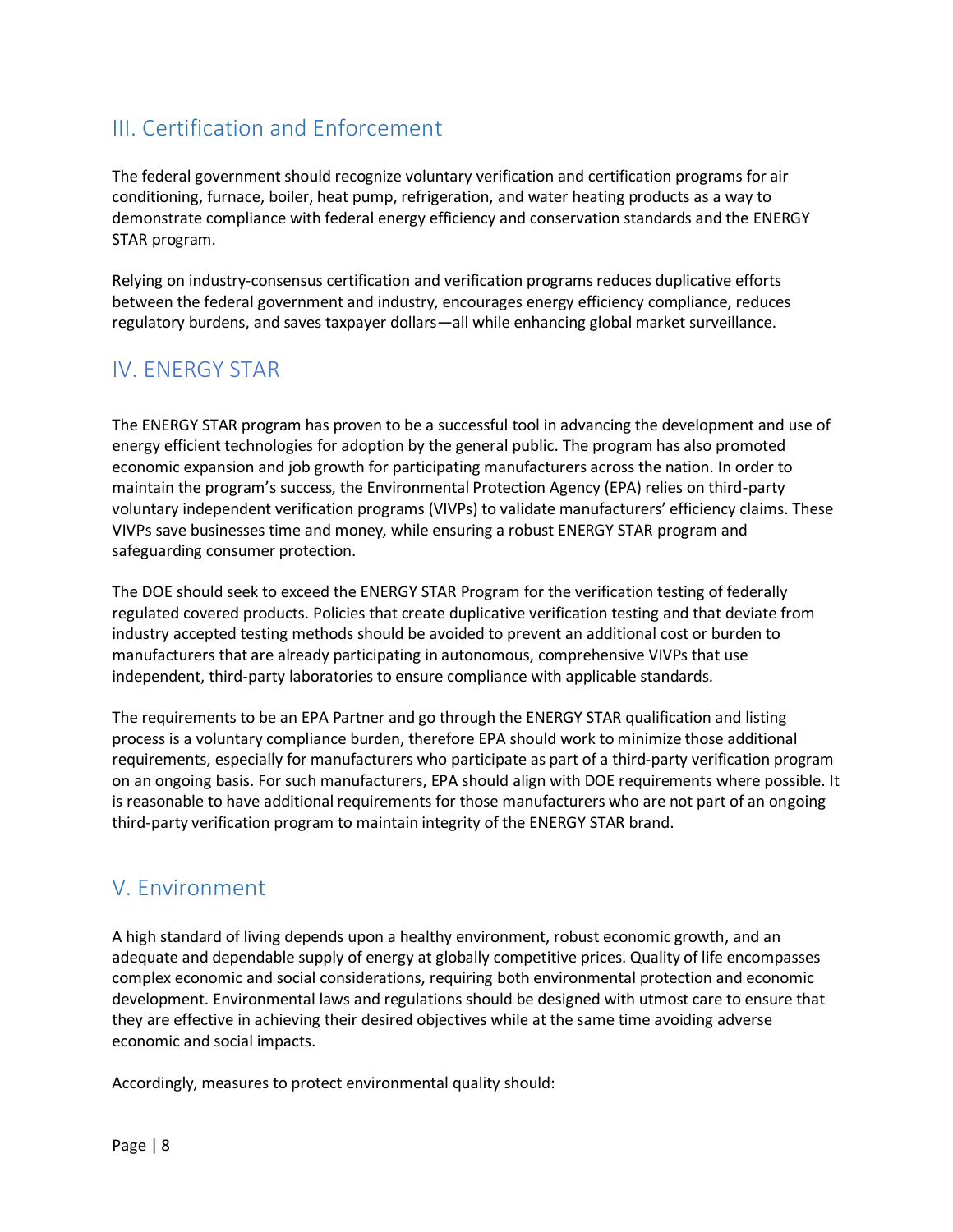- Address an identified need;
- Be based on factual data and credible science, and include a full lifecycle approach considering both direct and indirect impacts;
- Use the least costly means of implementation and compliance, with due regard for total impacts on employment, other regulatory burdens, energy used, resources, land use, and other regional, national and international social and economic considerations.
- Promote innovation and recognize that technological advances over time have generally reduced the environmental impacts of both energy production and consumption;
- Recognize the technological advances made by manufacturers and allow for economic growth and the protection of our environment;
- Include careful review of the anticipated achievements through regulation, such as energy efficiency levels, as technologies relied upon may be proprietary;
- Utilize appropriate risk management processes to better focus our national effort and resources on environmental problems that pose a significant risk;
- Employ rigorous, transparent, economic analysis to better understand potential economic impacts, job losses and cost-benefit relationships;
- Include a careful review and evaluation of the compliance timeframes that manufacturers are given to meet new standards or regulations with respect to current safety, energy, environmental and code requirements already enforced by other entities; and
- Integrate a complete cumulative analysis of regulations' impacts on regulated industries, manufacturers and the economy.

### <span id="page-8-0"></span>a. Climate Change

AHRI members are committed to minimizing the impacts of climate change from stationary and mobile HVACR equipment. AHRI supports policies that promote environmental stewardship while meeting societal needs in an energy-efficient, safe, and cost-effective manner, and that appropriately address five key principles:

- Provide Global Regulatory and Business Certainty: A balanced, global regulatory policy framework will avoid costly compliance issues when meeting market demand. Conversely, if not harmonized individual climate regulations in multiple markets can be costly and unnecessary barriers to trade. Global regulatory certainty provides companies the long-term assurance to justify the large financial investments needed to develop innovative products.
- Emphasize Lower Environmental Impact: To reduce greenhouse gas (GHG) emissions from HVACR equipment, the climate change impact of both indirect (electricity and gas use) and direct (refrigerant emissions) effects must be well understood for policy making and should be determined by a life cycle climate performance analysis (LCCP). Such an analysis can provide perspective on how to assess (and if appropriate, regulate) carbon dioxide (CO2) equivalent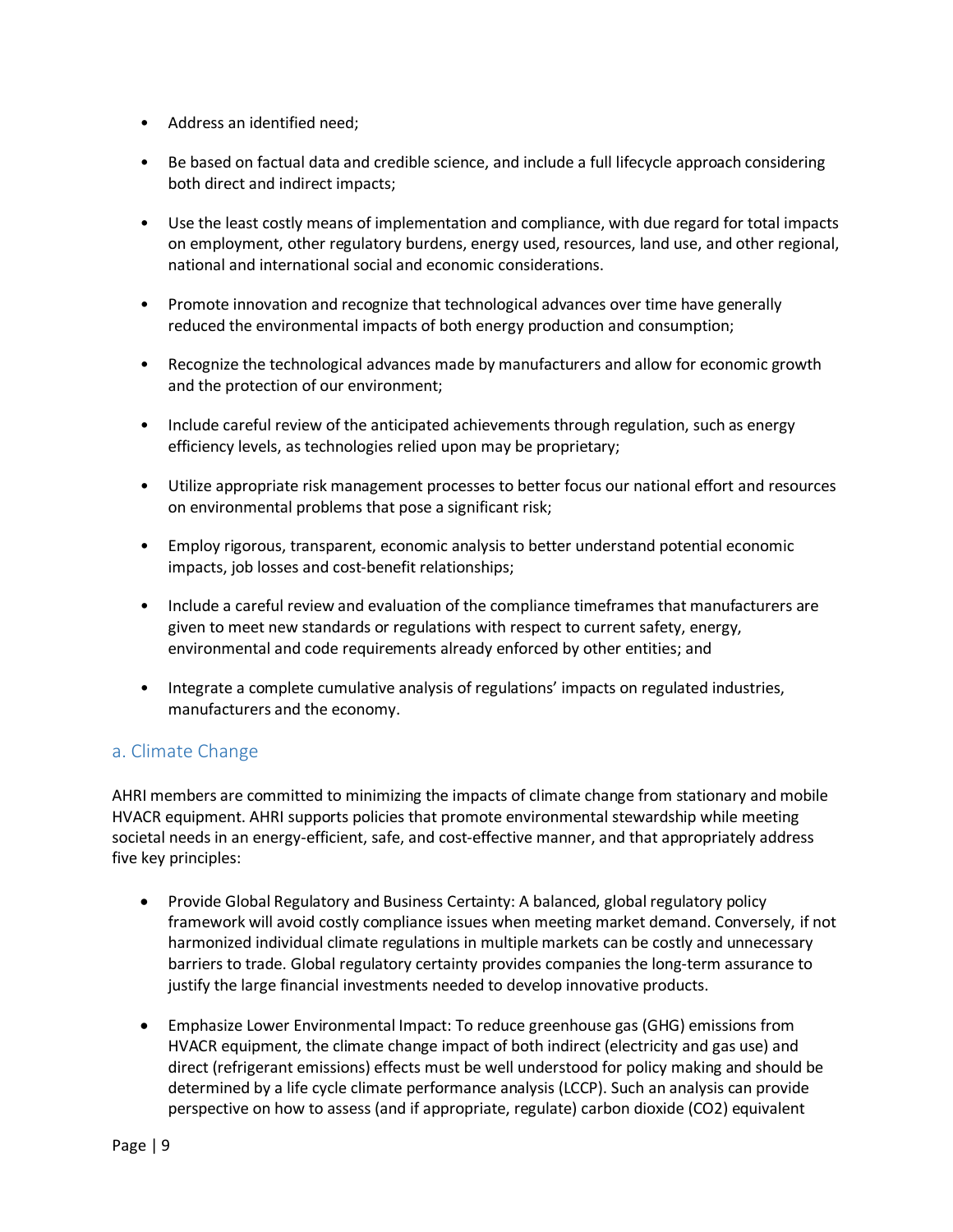emissions from both indirect and direct sources. Additionally, as energy efficient operation and maintenance play an important role in overall GHG emissions from HVACR equipment, AHRI supports reducing such emissions through quality installation, and sustainable operation and maintenance practices.

- Ensure Product Safety: Employing lower GWP alternative refrigerants safely requires thorough risk assessment research, as well as the revision of codes and standards to allow for their use. AHRI (partnering with ASHRAE, DOE, EPA, and the State of California) is leading a research program to provide risk assessment analysis that will inform the revision of safety standards and codes, which are needed to address the properties of some new low GWP refrigerants.
- Allow for Technology Neutrality: To provide for consumer choice, manufacturers must continue to have flexibility in their product designs. As the industry transitions to lower GWP refrigerants, there will need to be consideration for regional climate conditions, technologies, safety issues, energy efficiency requirements, and end-user specifications such as building designs. This means that a transition to lower GWP refrigerants should be done using a large variety of refrigerant options, and policies should not limit refrigerant choice in the marketplace. Refrigerant choice is particularly important in developing countries, where the commercial availability of lower GWP substitutes continues to grow increasing consumer access to essential products. Furthermore, environmental policies should not unfairly restrict consumer choice by favoring the use of specific energy sources and excluding alternatives. To enable innovation and advancement of technologies, policies should be performance based, allowing for consumers to make the best purchase choice for themselves from available equipment types.
- Promote the Responsible, Safe Use and Handling of All Refrigerants: To avoid refrigerant emissions, the containment of refrigerant is critical during equipment service maintenance and disposal. Leak detection is an important component of refrigerant management. For most refrigerants, venting is prohibited, and they must be recovered, recycled or reclaimed, properly disposed of, or destroyed. Finally, flammable lower GWP refrigerants present additional safety concerns for technicians during installation and servicing. Industry-led examples of global training and education efforts include the Global Refrigerant Management Initiative (GRMI) and the Refrigerant Driver's License (RDL) program, jointly being developed by AHRI and the United Nations Environment Programme (UNEP). AHRI recognizes that the training needs for developed and developing countries may differ and should be addressed in training and education programs.

### <span id="page-9-0"></span>b. Principles for Sustainability

Manufacturers are committed to advancing sustainability efforts that positively impact manufacturing and industry's contributions to environmental protection, economic performance and the social wellbeing of the employees, communities, customers, and consumers they serve. Industry recognizes these challenges and will respond by encouraging the adoption of sustainability best practices; in their products, manufacturing facilities, and building sector while applying life cycle analysis practices to further a sustainable society.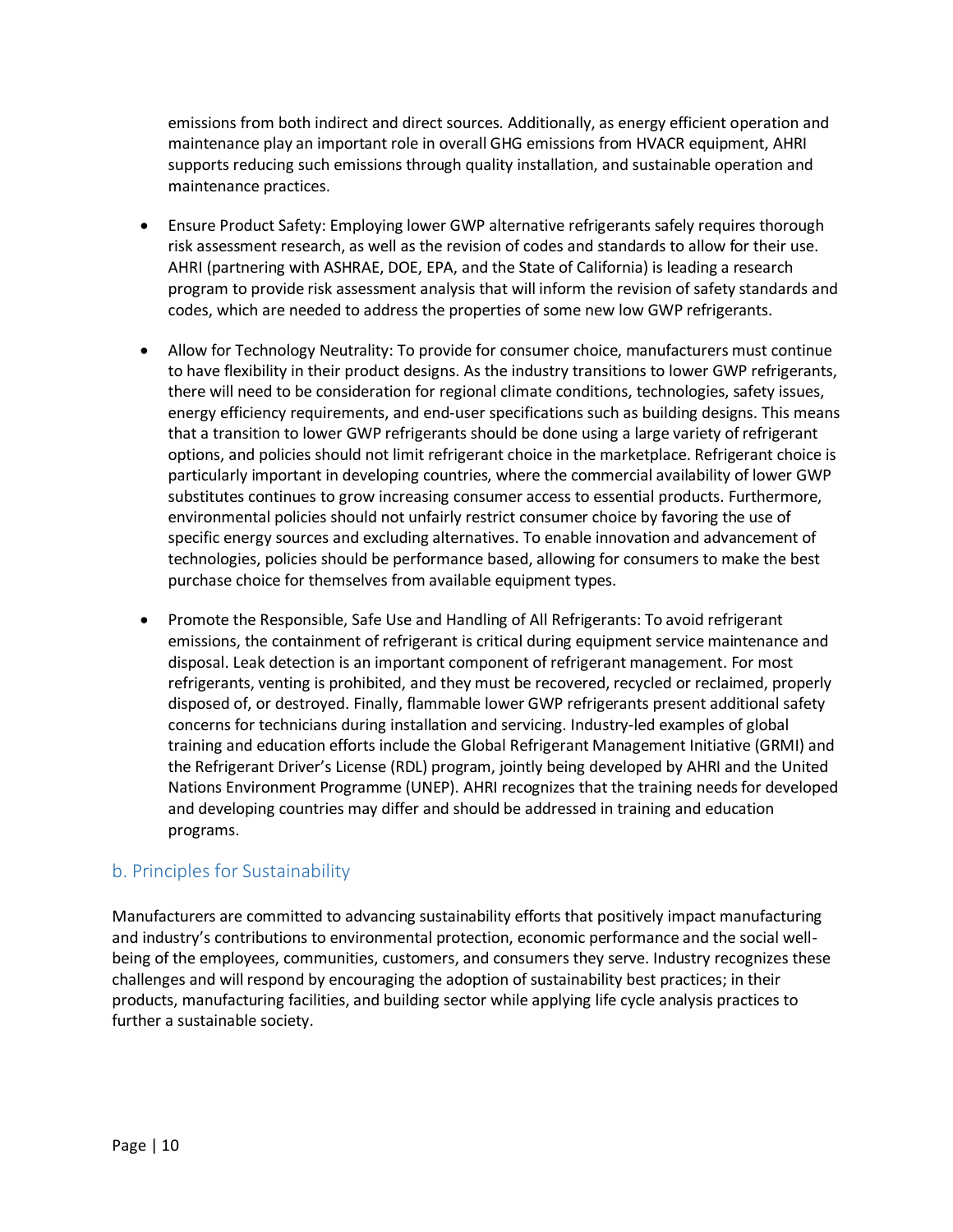### <span id="page-10-0"></span>c. Air Quality Control

The Clean Air Act requires federal regulators to review the National Ambient Air Quality Standards (NAAQS) for criteria pollutants, including particulate matter and ozone, every five years. NAAQS should be set in a transparent manner with consideration of the public health and welfare, energy and economic impacts, and the non-attainment offset requirements should be tied to reasonable and available reduction opportunities. Regulators should consider economically balanced cost thresholds when establishing these requirements. In some U.S. locations, the availability of offsets is very limited and thus the cost is tremendous. Air quality goals should be commensurate to the expense associated with implementation of those goals.

Furthermore, AHRI strongly supports review of the NAAQS by diverse and well-qualified representatives of the scientific community with relevant expertise, based on sound, peer-reviewed, objective studies. The EPA should not rely on internal re-analyses of published peer-reviewed studies if the EPA's reanalysis has not itself been individually peer-reviewed and published.

### <span id="page-10-1"></span>VI. Tax

AHRI believes that tax policy at all levels play a critical role in the ability of its members to thrive in the United States and effectively compete in a global economy. Tax policies should not place an additional burden on manufacturers and should promote economic growth as well as HVACR and water heating industry job creation. Additionally, tax policies should be simple, stable, and predictable. Tax rates, deduction, exemptions, and credits should continue to be established by statute. Taxes should not be retroactively imposed or increased by either statute or regulation, as such practices are fundamentally unsound, unfair, and punitive.

### <span id="page-10-2"></span>a. Encouraging Investment and Providing Incentives

Capital investment is key to economic growth, job creation, and competitiveness. An effective way to spur business investment and make the tax system more competitive is through a robust capital cost recovery system. Any tax reform plan should allow full deduction for all business costs. AHRI believes in encouraging investment through policies involving the following:

- Capital Cost Recovery/Expensing: Promoting investment by reducing the cost of capital should be an integral part of U.S. tax policy. An effective way to spur business investment and make U.S. manufacturing more competitive is through a strong capital cost recovery system. An ideal system would allow companies to expense the full cost of capital equipment in the tax year purchased. Full first-year expensing lowers the cost of capital, increases the number of profitable projects a firm can undertake, and supports job creation and retention. Any system should also include air conditioning and heating equipment, and water heating equipment as qualifying equipment. The inclusion of such equipment would provide greater energy efficiency and would reduce energy costs for consumers, as newer equipment offers greater energy efficiency.
- Accelerated Cost Recovery System/Depreciation: The tax code should accurately reflect the expected life of properly designed, installed, and maintained products, which for HVACR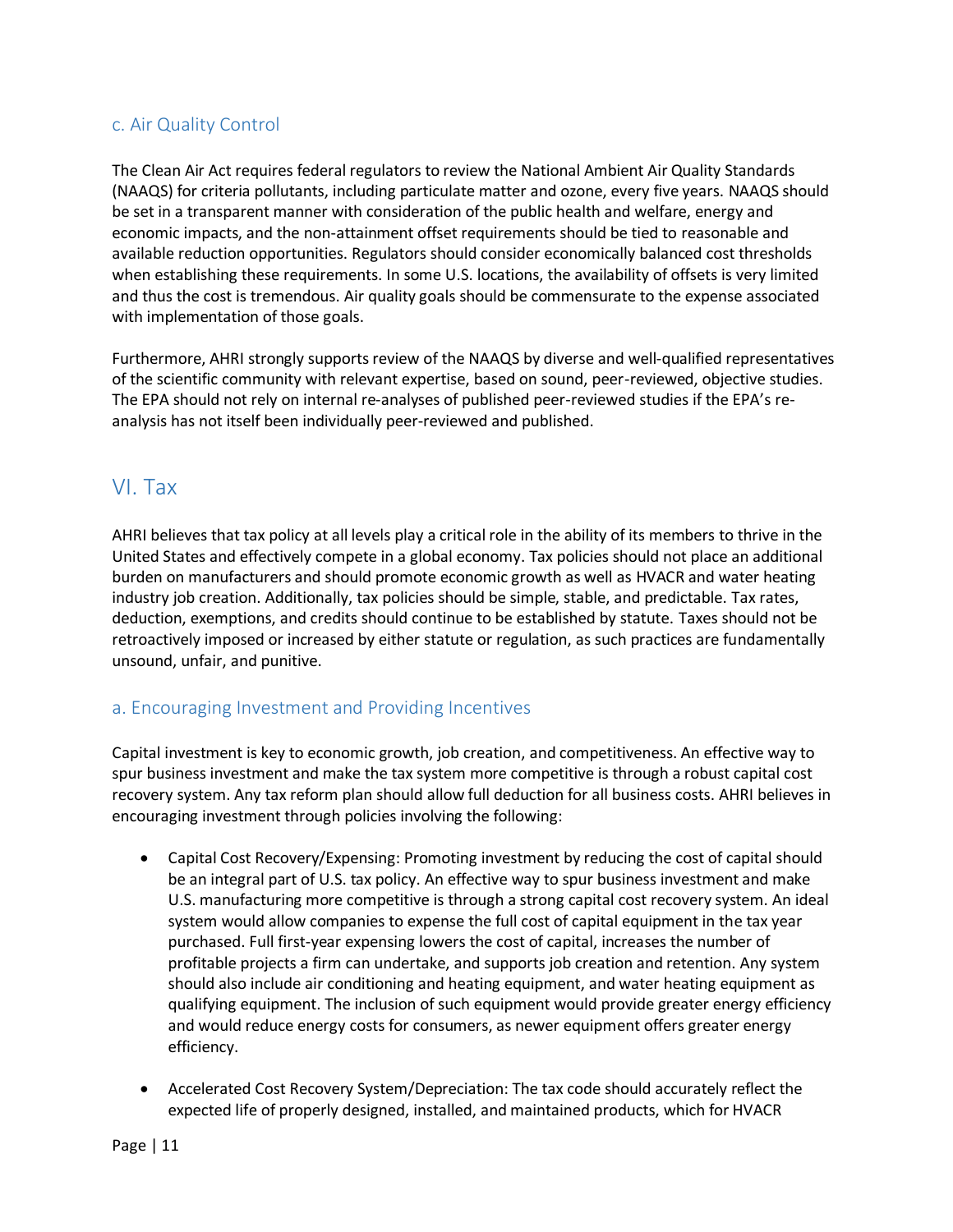equipment is between 15 and 20 years, and 10 to 15 years for most water heating equipment. An accurate depreciation period aligns tax policy with the reality of the market and encourages the purchase of new, more energy efficient HVACR equipment when it is needed. This alignment has the added effect of lowering energy costs for consumers, as well as lowering overall energy consumption.

- Deductibility of Interest: The deductibility of interest is an important capital structure measure. HVACR manufacturers believe it is important to maintain full deductibility for interest on bona fide debt given the role it plays in funding new investments and business operations.
- Provide Strong R&D Incentives: It is critical that any tax reform plan recognize the important role of research and technology investment in creating U.S. jobs and spurring innovation. The goal is for the United States to retain and attract global research and development (R&D) activities and to ensure manufacturers in the U.S. are the world's leading innovators. Policies should also recognize the contribution of industry and academic partnerships, making available programs and incentives to further educational institutions' work in leading energy and energy efficiency technologies.
- Tax Credits and Tax Holidays: Tax credits and holidays encourage investment in energy efficient technology regardless of the cost of energy, thus continuing to spur job growth while lowering overall energy consumption. AHRI recommends Congress and state legislatures focus on authorizing tax credits in a forward and permanent manner in order to have the desired effect on purchasing behavior and provide more certainty. Gaps in tax policy that result in retroactive extensions of expired tax provisions should be avoided. AHRI supports policies that incentivize consumers to install highly efficient products that provide increased energy savings for consumers, while at the same time contribute to making the nation's energy economy more resilient.
- Early Retirement Programs: AHRI supports policies that encourage early retirement programs that provide incentives for consumers to replace old HVACR and water heating equipment with more efficient technologies.

### <span id="page-11-0"></span>b. Corporate Income Tax

AHRI supports maintaining the lowest possible top federal corporate tax, which allows for economic growth, enables U.S. companies to effectively compete in the global marketplace, and attracts foreign direct investment to the United States. Any future rate reforms should not increase the tax burden on manufacturers.

### <span id="page-11-1"></span>VII. Trade

AHRI supports trade policies that strengthen manufacturing opportunities for AHRI members. Fairly negotiated trade agreements provide opportunity for growth and expansion of manufacturing, increase the range of goods and services available to consumers, enhance market-based production globally, and contribute to closer understanding and cooperation among nations. This objective can best be achieved by limiting costs and other impediments imposed on U.S. manufacturers and by pursuing and utilizing a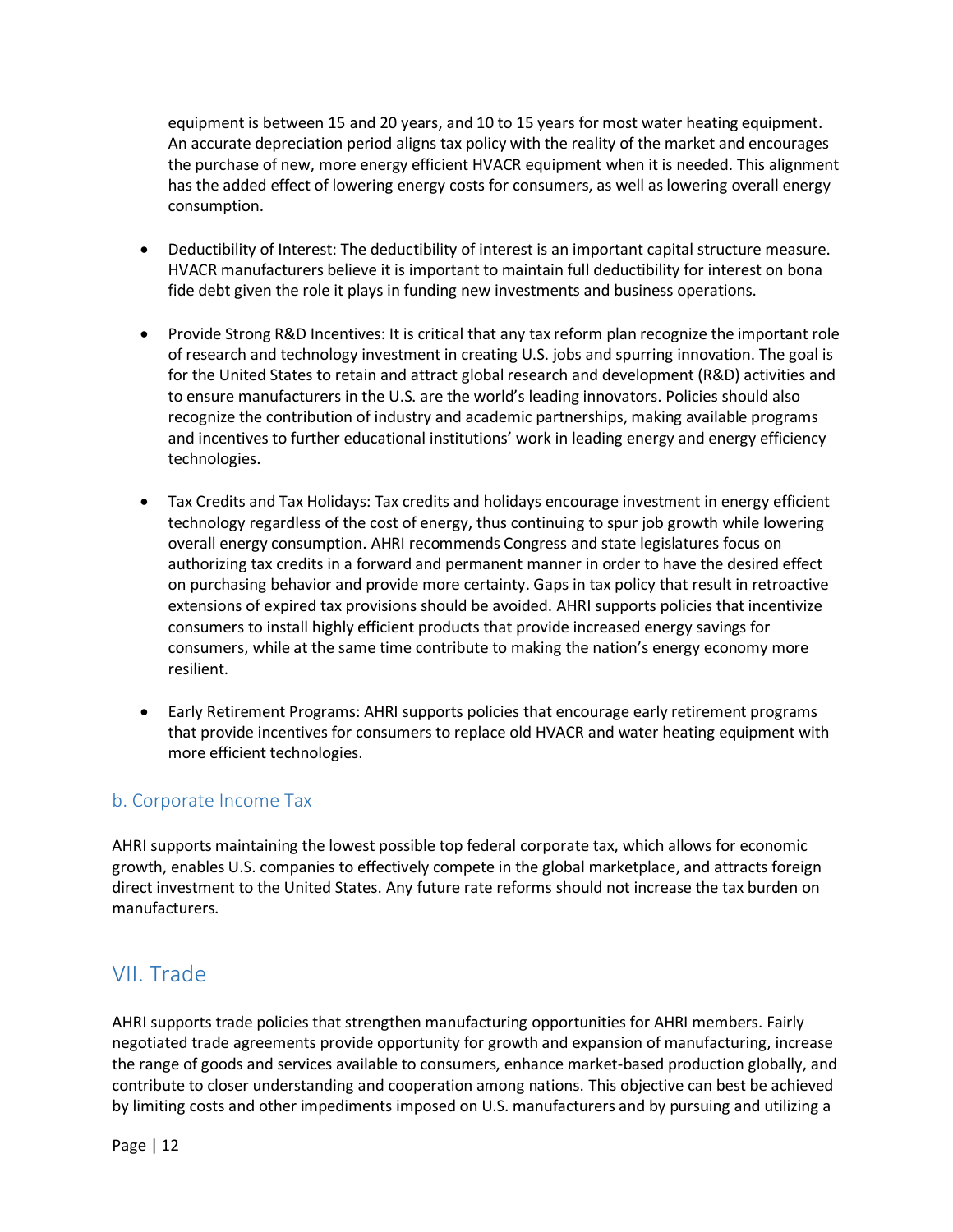rules-based international trading system that enhances the role of free market forces and promotes respect for the rule of law, while seeking to eliminate market-distorting governmental intervention.

AHRI also supports credit agencies that operate at no cost to the American taxpayer. These agencies support jobs through facilitating the export of U.S. goods and services while directly providing benefits to both large and small businesses by leveling the playing field for U.S. goods and services competing against foreign entities.

#### <span id="page-12-0"></span>a. International Trade Negotiations

In seeking to level the playing field globally for manufacturing in America, AHRI supports initiatives that obtain genuine market access for U.S. manufacturing and that promote strong standards to protect private property and grow commercial activities in a predictable rule of law based system, including through trade agreements that offer mutually-beneficial commercial opportunities. AHRI supports the office of the U.S Trade Representative to be funded adequately to enable effective negotiation of multilateral, regional, and bilateral agreements.

In today's global market, many AHRI companies are multi-national or utilize a global supply chain. Trade negotiations should seek to ensure consumers are not adversely affected through changes in policy or barriers to the open market which would disrupt global industry operations.

International trade agreements should promote the creation and maintenance of U.S. jobs and economic growth by supporting the negotiation of international trade agreements to open foreign markets. Trade agreements should likewise seek the elimination of market-distorting governmental intervention in international trade and promote effective and enforceable compliance to agreed and transparent rules of fair competition and the protection of private property, including intellectual property, contracts, and related commercial activities. In this process, the effectiveness of U.S. trade laws must not be diminished.

Trade agreements should promote maximum harmonization of standards to the extent they do not preclude the use of standards more appropriate to the situation or product and which also meet the definition of an "international standard" according to WTO's Agreement of Technical Barriers to Trade (TBT) and subsequent relevant decisions of the TBT Committee. Regulatory requirements should be harmonized and should, where possible, reference voluntary standards. AHRI's development of voluntary standards and certifications offer a major contribution to industrial development, without impairing the flexibility of innovation in the marketplace. HVACR and water heater manufacturers should be able to continue to develop consensus-based, comprehensive, integrated standards that are consistent with advancing the industry. Trade can be facilitated by eliminating unnecessary technical barriers and promoting good regulatory practices and the value of a public-private partnership for standards development.

Trade agreements should be negotiated to be mutually beneficial, comprehensive, and enforceable. Efforts should be made to reduce both tariffs and non-tariff barriers in order to generate greater market access, reduce foreign market distortions and facilitate trade expansions. Reducing tariffs and non-tariff barriers can play a particularly important role in lowering opportunity costs to allow for small businesses to enter the market. Reducing non-tariff barriers through customs harmonization, financial services liberalization, the enabling of electronic commerce, and the harmonization of international standards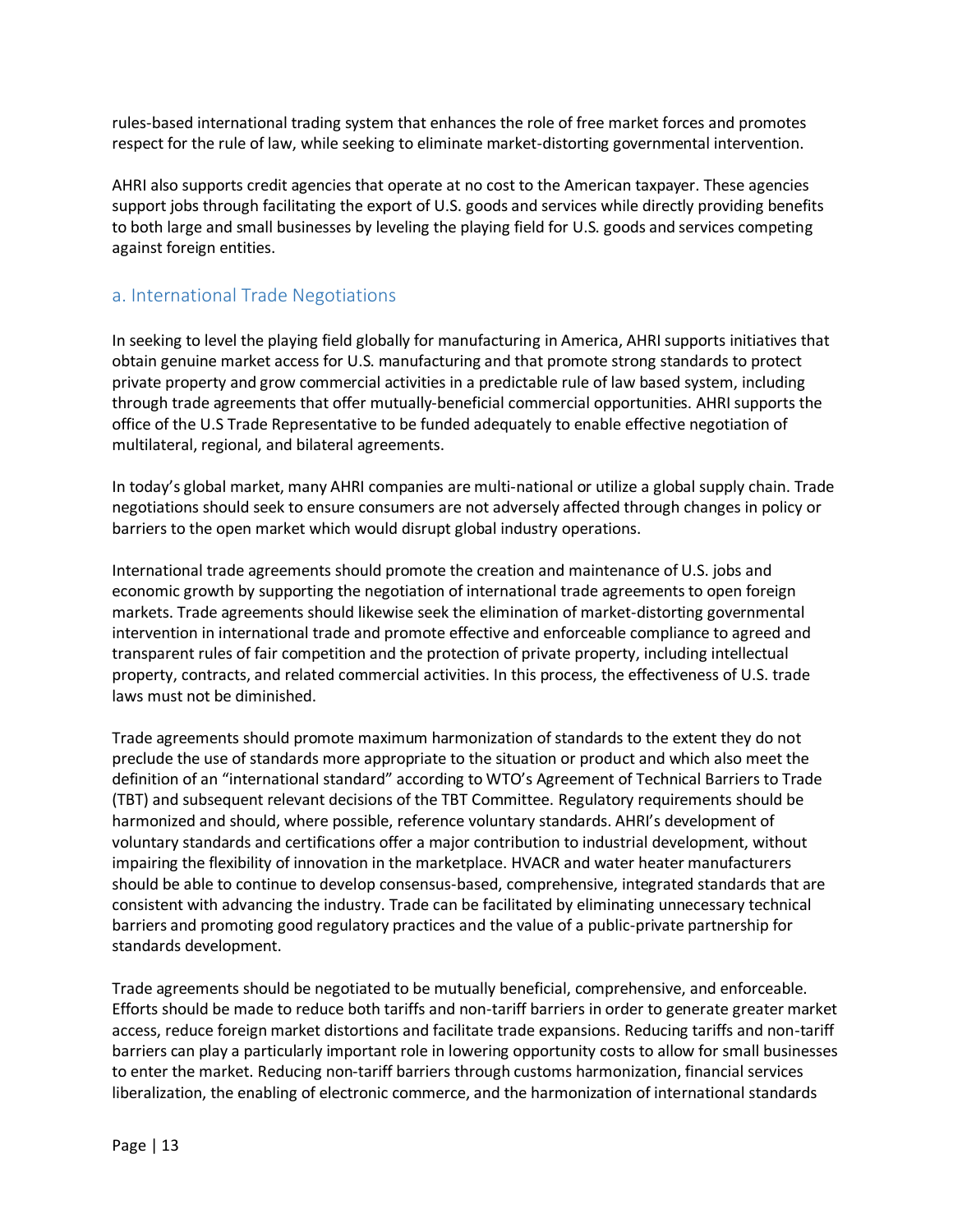and the elimination of duplicate product safety and performance testing all help to create an environment in which all manufacturers can actively participate in international trade, and AHRI supports the inclusion of such features in trade agreements.

### <span id="page-13-0"></span>b. Trade Enforcement

Trade enforcement policies should give the International Trade Administration the ability to safeguard and enhance the competitive strength of U.S. manufacturers against unfair trade. AHRI supports the adequate funding of agencies responsible for enforcing U.S. trade laws, and trade remedy laws. Punitive tariffs utilized as trade enforcement without consideration of industry impact and cost to the consumer should be avoided. Policies on trade enforcement should protect the health, safety, and welfare of American consumers by recognizing the harmful effect of counterfeit and pirated products on the public and on our economy, while also protecting manufacturers from losing business to counterfeit and unregulated foreign products. Enforcement policies, both public and private, and strong interagency coordination and public education should be strengthened to help eliminate this threat. Industry should be encouraged and incentivized to use advances in technology and manufacturing processes to help curb the dissemination of counterfeit and pirated products, many of which do not meet federal minimum standards.

# <span id="page-13-1"></span>VIII. Workforce

The ability of manufacturers to succeed in the highly competitive global marketplace depends on access to an educated, diverse, inclusive, flexible, and knowledge-based workforce. American employees, in turn, need the education and skills to participate in a high-performance workforce for the robust and dynamic U.S. manufacturing economy.

HVACR and water heating industry is facing a serious shortage of skilled trade employees. There is a broadening skills gap due to several factors, including: the retirement of the baby boomers, advancements in technology that require new skills, increased job competition in the global marketplace, failure to cultivate a highly skilled workforce, the negative perception of manufacturing jobs, a societal focus on four-year degree programs as opposed to technical education, a lack of emphasis on the necessary skill sets for advanced manufacturing, and difficulty in retaining skilled talent. To better mitigate the skills gap and aide in cultivating a workforce with the necessary skills, policymakers should encourage schools to offer a diverse array of career and technical education (CTE) programs that are up-to-date and reflect current manufacturing technology and installation techniques. Secondary and post-secondary schools should also promote and incentivize CTE career programs to students and encourage completion of industry-recognized certification programs, with a focus on encouraging more women to enter the manufacturing workforce.

Critical to any student learning program is the integration of CTE. CTE provides students with real-world job skills and is a vital component of a 21st-century workforce. Students should be given the option to take CTE courses that integrate contextual and technical learning with core academic courses. Successful CTE initiatives should integrate and incorporate rigorous academic programs that should promote both work readiness and a link between learning and real-life applications. Furthermore, they should encourage students to complete schoolwork and pursue a more advanced skills training at the postsecondary level. Schools should ensure that every student graduates from high school ready for work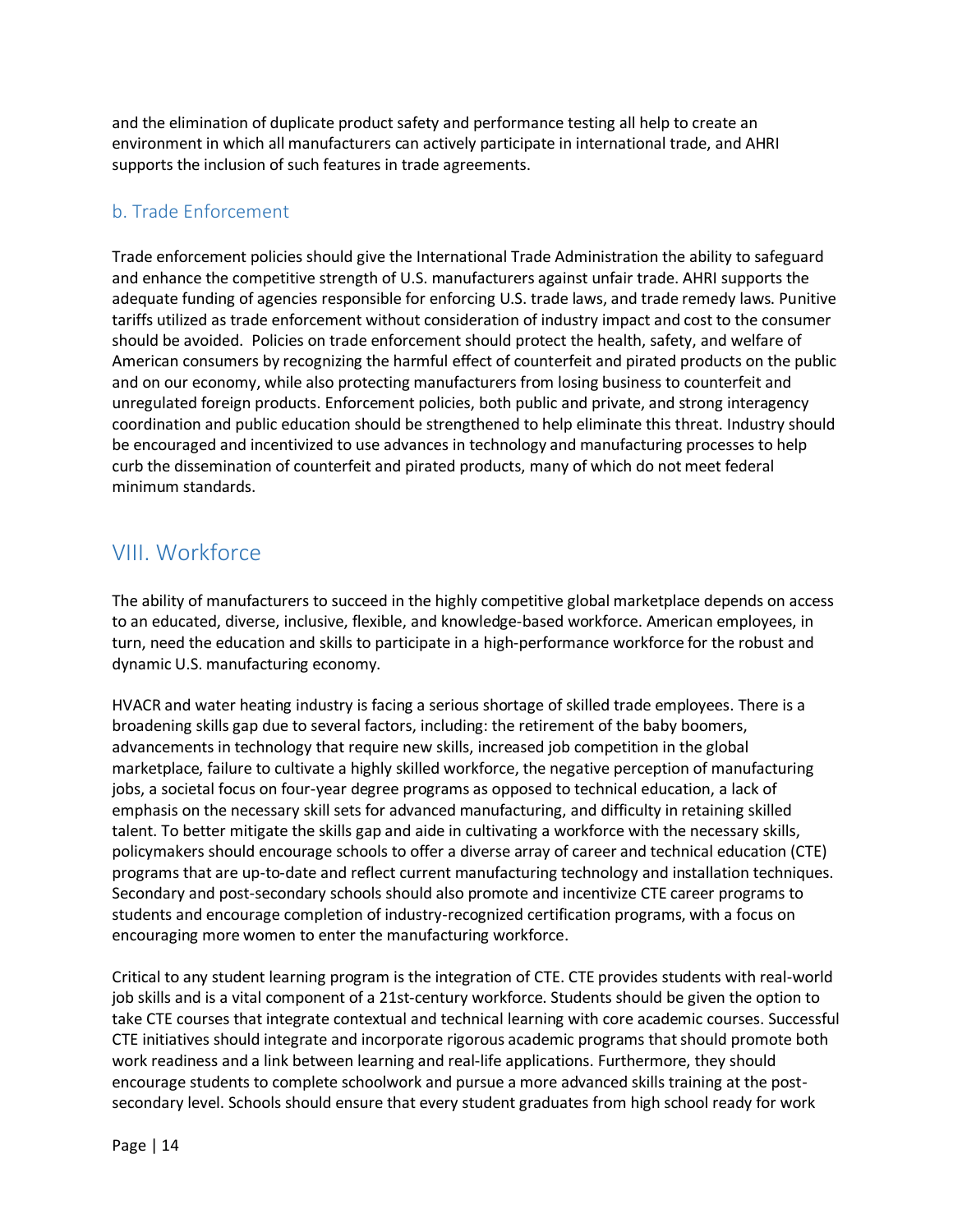and ready for post-secondary education. CTE programs should ensure graduates have the core academic and workplace competencies for employment.

### <span id="page-14-0"></span>a. Training and Certification

HVACR and water heating manufacturers have identified the core competencies necessary for workers to succeed in virtually all entry-level jobs across all sectors of the industry. A system of industryrecognized skills and credentials is necessary to reform education and training for 21st-century manufacturing. A successful system would provide skills assessments, standardized curriculum requirements, and nationally portable credentials that validate the attainment of critical competencies required by industry.

Closer alignment of education and training programs to marketplace demands is critical to ensuring students and workers are prepared for the challenges of a high-skilled, dynamic workplace. Federal, state, and local education initiatives and programs should be coordinated and developed into a comprehensive learning continuum. The learning continuum must include input from the business community to help develop strategies, programs, and curriculums that address skill and labor shortages and to help prepare students for careers in advanced manufacturing. Programs must also take into account a strong focus on continual knowledge training for the next generation of educators, as a skilled-worker shortage will only increase without adequately trained educators.

Industry-recognized skills certifications provide guidelines for an educational pathway to achieve credentials, ensuring that workers have the required occupational foundational competencies in health and safety, quality assurance and continual improvement, manufacturing process, development and design, production and supply chain logistics, as well as training and credentials in specific sector and/or occupational areas in demand in their regional economies. Industry recognized and supported entities, such as North American Technician Excellence (NATE) among others, provide real world working knowledge of HVACR systems that are developed by a committee of industry experts nationwide. Proper certification leads to quality installation and repairs, which ensures that the manufacturer's equipment is operating to maximum performance and efficiencies

#### <span id="page-14-1"></span>b. STEM Curriculum

The United States faces the daunting challenge of ensuring that every student possesses the appropriate knowledge and skills required to succeed in the 21st-century global economy. A consistent, challenging and rigorous curriculum aligned to the highest international standards—especially strong reading, math and science standards—will help prepare students with the basic academic training needed in today's workforce.

Quality education in Science, Technology, Engineering, and Mathematics (STEM) at the elementary, secondary, and post-secondary levels will help incorporate career and technical education content that integrates contextual and technical learning within core academic courses. Every student should graduate or receive a credential with both the knowledge and skills necessary to be successful in the global economy. Institutions of higher education can increase a skilled workforce by developing better STEM retention programs for students who indicate an interest in a STEM career field.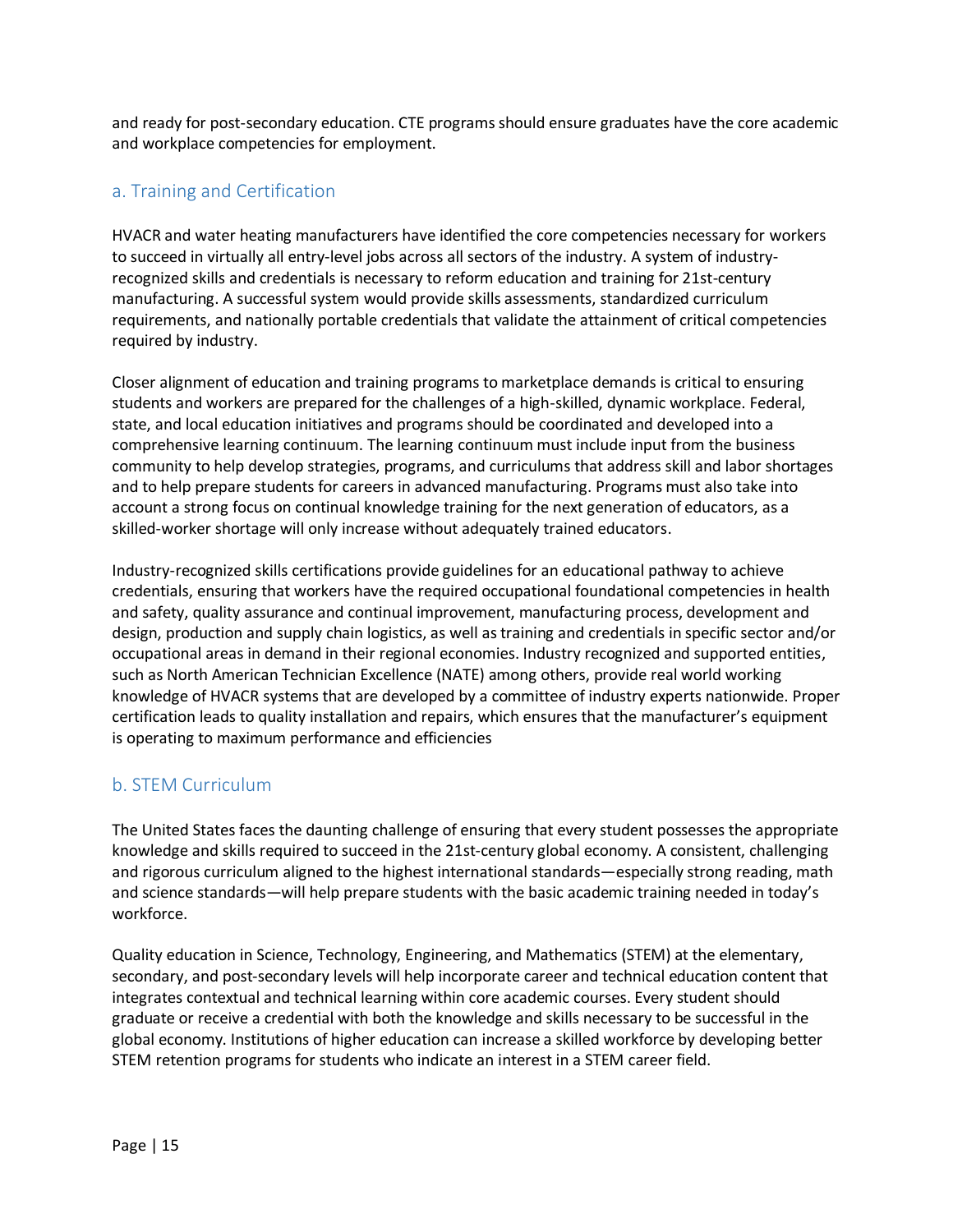#### <span id="page-15-0"></span>c. Applied Learning

Effective "hands-on" learning programs are critical to helping students understand the knowledge behind technology and its application to real-world environments and situations. Every student should have access to programs that integrate rigorous curriculum and learning criteria with real-world scenarios. High-quality programs also incorporate career development and work-based learning, including internships and apprenticeship programs.

# <span id="page-15-1"></span>IX. Installation and Permitting Compliance

AHRI relies on a close relationship with HVACR industry partners, such as the contractors and technicians who install and service AHRI members' products. This important relationship helps to ensure that the equipment is properly designed or selected, installed, and serviced to maximize efficiency and effectiveness. If not properly installed, HVAC and water heating equipment, including cutting-edge energy-efficient technologies, will not provide important energy-saving benefits and will undermine our national energy efficiency initiatives and compromise consumer safety. AHRI supports the adoption of more uniform quality installation requirements on a state by state basis, which should include replacing and addressing ductwork at the time of installation as it is the primary culprit of energy efficiency loss. Additionally, HVACR and water heater manufacturers support proper installation practices that would reduce leak rates and minimize the release of refrigerants into the atmosphere.

AHRI supports policies that promote consumer education programs and incentives for proper installation programs based on the industry-supported, ANSI-recognized HVAC Quality Installation Standards to ensure manufacturer's recommended minimum installation procedures are followed. At the state level, all contractors must be required to be properly licensed and certified to industry consensus best practices, as well as state and local regulations. Additionally, AHRI supports for existing permitting compliance at the state and local level that it is simple, and low cost for the installation and service of any HVACR or water heating related product. Proper permit compliance ensures that any installation or service request follows the proper procedures and regulations for the work to be done. Unpermitted work done by unqualified contractors can lead to improper installations, as well as the loss of energy and cost savings and compromised occupant safety. This issue is critical to the efforts of regulated equipment being able to provide expected energy savings to the consumer.

AHRI supports robust compliance enforcement programs through stronger penalties for unscrupulous contractors, streamlining the permit application process, and the full funding of enforcement agencies. AHRI does not support compliance enforcement policies that attempt to violate the confidential business information of member companies or burden the HVACR or water heating distribution line with higher costs. Due to consumer and customer privacy concerns, AHRI opposes any enforcement regimes that mandate HVACR and water heater registries, and any form of digital and/or serial number tracking.

### <span id="page-15-2"></span>X. Privacy, Property, and Confidential Business Information

The protection of proprietary and confidential information is of utmost importance to American industry at all levels of government. Confidential Business Information (CBI) must be given the full protection intended by Section 1905 of Title 18 of the U.S. Code. Because of the need to protect trade secrets and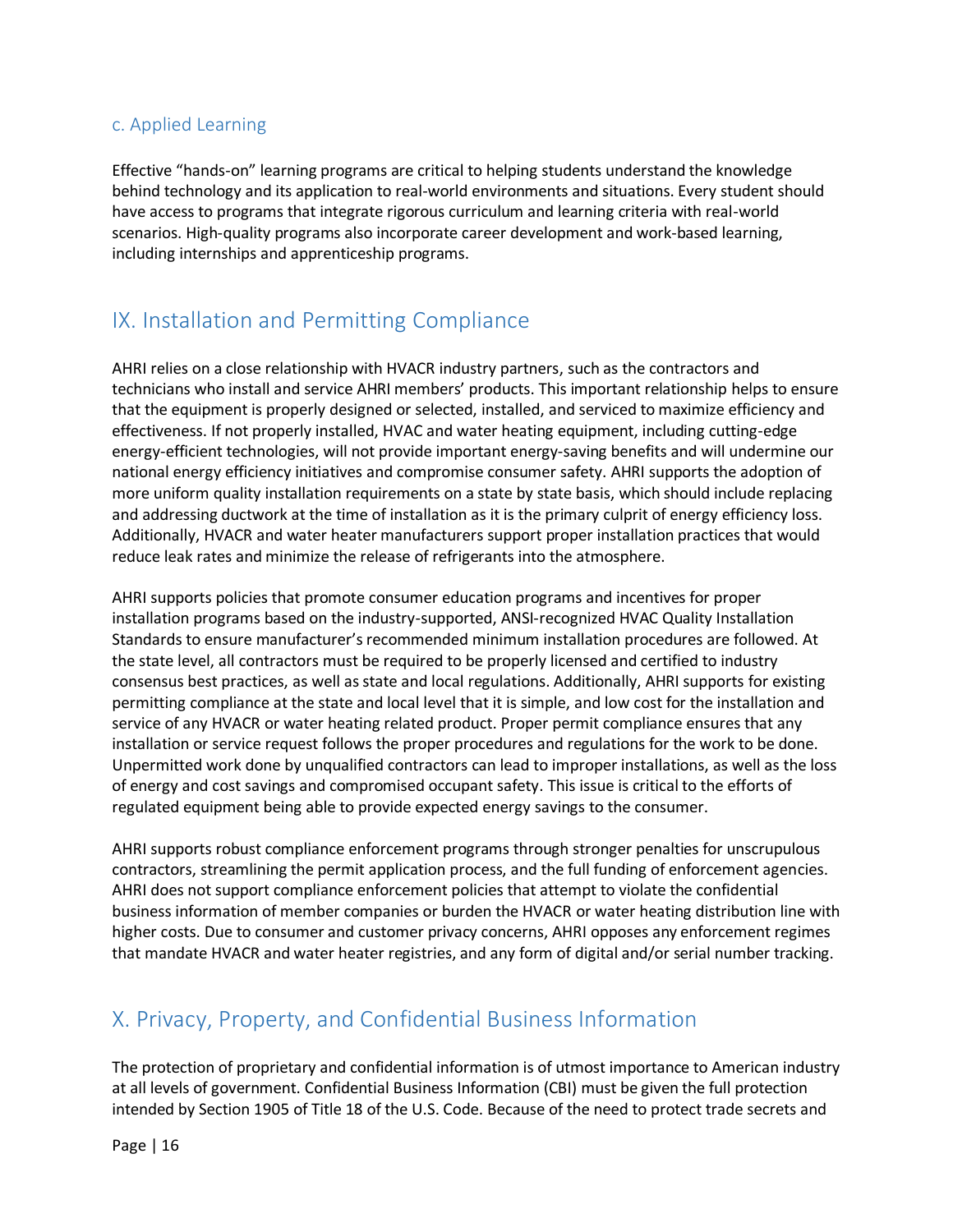other CBI, as well as the need to minimize paperwork burdens, information collection requests by federal agencies and their contractors should comply with the spirit and letter of the Paperwork Reduction Act. There should be no exception for surveys made pursuant to settlement agreements in citizen suits. It should not be left to Agency discretion what CBI may be shared publicly.

#### <span id="page-16-0"></span>a. Information Security

A critical relationship exists between all manufacturers and those that entrust their data to them, as that trust and goodwill is based on industry's continuing efforts to protect the security, integrity, and privacy of that data.

Industry also recognizes that respecting and safeguarding privacy builds consumer confidence in new and innovative technologies and services. As a result, industry's best practices in the proper handling of data are constantly adapting or evolving to address new threats. Industry best practices, self-regulation, and market-based solutions should be used to protect data over government mandates, which can ultimately restrict innovation through requiring technologies or tools that can quickly become outdated. Privacy and security precautions should be driven both by the sensitivity of the information handled and the purposes for which it will be used.

### <span id="page-16-1"></span>b. Intellectual Property

Innovation is one of our greatest strengths and a major contributor to economic growth and industrial competitiveness. For this reason, it is important for policymakers both to nurture the creation and application of technology and vigorously protect intellectual property, as the creation of technology is the creation of intellectual property. Without strong protection, the incentives for future innovationdirected R&D will be diminished. U.S. domestic and international policy should reflect the vital importance of intellectual property rights for U.S. industrial competitiveness.

Policymakers should be strongly committed to supporting the rights of innovators to exploit their own inventions and should continually review the adequacy of our laws in the face of fast-paced scientific and technological change.

# <span id="page-16-2"></span>XI. Internet of Things

### <span id="page-16-3"></span>a. Connected Product Security

As more HVACR and water heating products increase their connectivity to the internet and to broader interconnected residential and commercial systems, steps must be taken to ensure that these products are secure and safe from the threat of hacking or malfeasance. Government policies should encourage innovation among manufacturers and should rely on voluntary, industry-led best practices. A prescriptive regulatory framework should not be imposed, and all policies should be technology-neutral, open, and interoperable and should leverage industry best-based practices and standards. AHRI supports the use of incentives to encourage manufacturers of all sizes to adopt voluntary cyber maintenance practices.